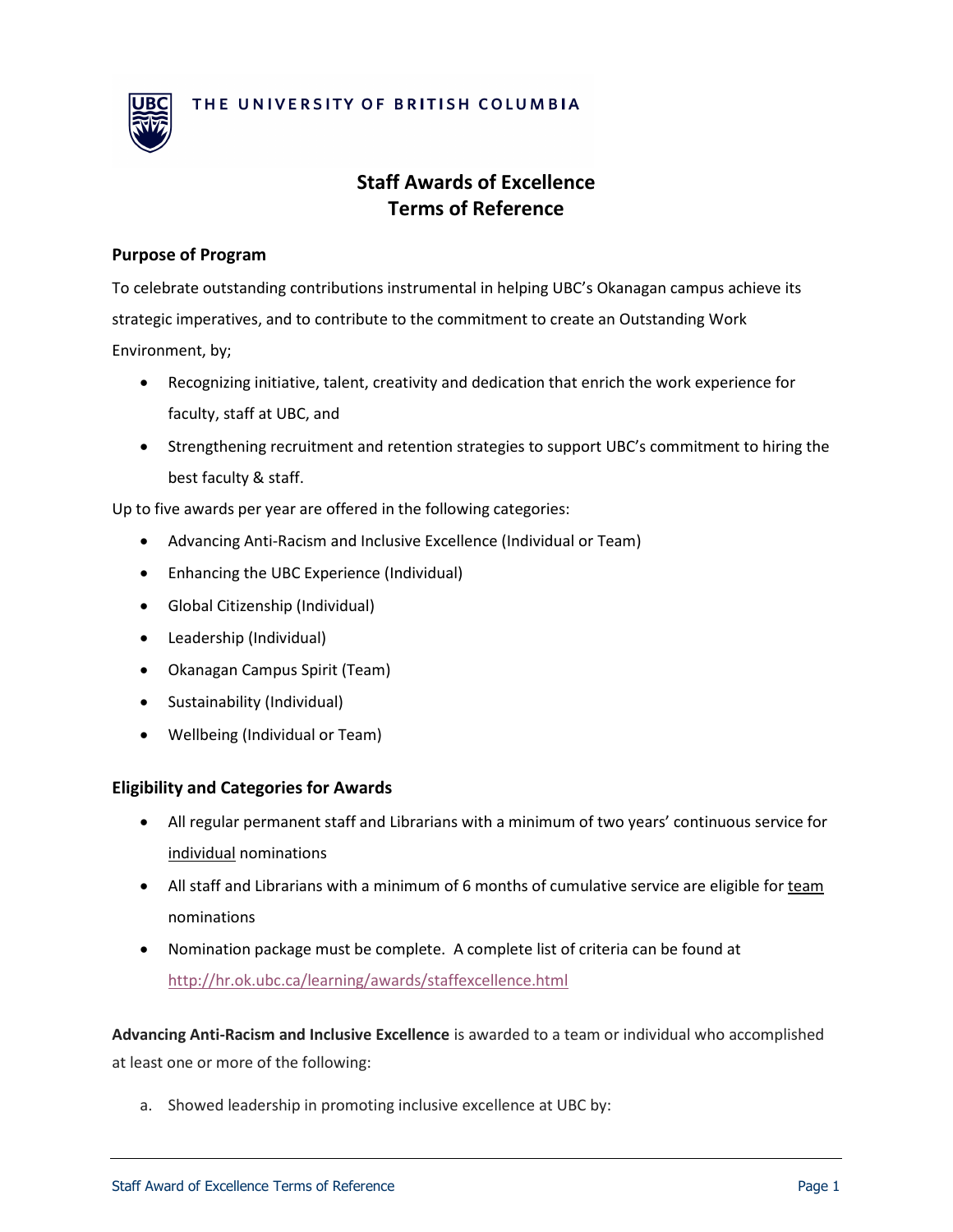

- encouraging professional development to build equity, inclusion and anti-racist competencies;
- building respectful environments to enhance inclusion and in particular the experiences of systematically underrepresented and marginalized communities; and/or
- actively seeking opportunities for learning, development and implementation of equity and inclusion principles, in processes and practices; **OR**
- b. Advanced equity and diversity at UBC by:
	- removing barriers to meaningful and active participation in university life;
	- enhancing the accessibility of physical and virtual environments;
	- working to embed the processes and practices of equity and inclusion in their area of influence;
	- leading by example to positively influence and engage others in equity and diversity initiatives and the creation of a positive, inclusive, respectful environment(s); and/or applying an equity lens to projects and initiatives within their area of influence

**Enhancing the UBC Experience (Customer Service)** is awarded to an individual who has accomplished at least one of more of the following:

- Improved the value and efficiency of the services they provide
- Maintained a consistently high quality of service to UBC Okanagan clients including faculty, staff, students and alumni
- Anticipated clients' needs and potential problems and acted to proactively resolve these issues
- Created new, cost-effective and/or innovative methods for performing day-to-day activities
- Displayed exemplary problem-solving skills
- Served as a role model to others through openness to new ways of doing things and consistently positive interactions

**Global Citizenship** is awarded to an individual who accomplished at least one or more of the following:

• Initiated and maintained sustainable, collaborative partnerships within UBC, with community, governmental, indigenous or similar educational organizations, locally and globally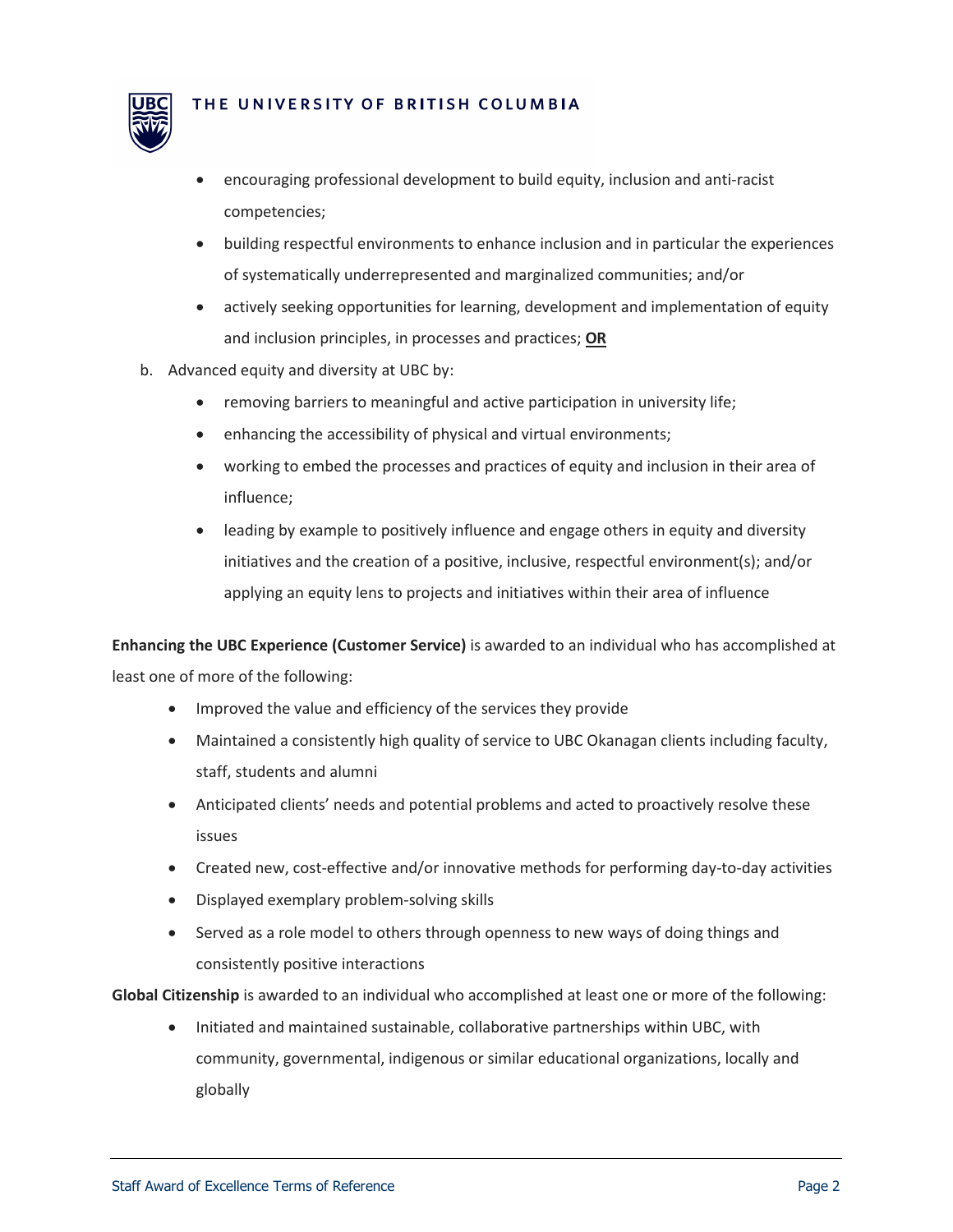

- Demonstrated systems thinking and encouraged collaboration, sense-making and integration across campuses
- Exemplified good citizenship through personal action or by helping to position UBC Okanagan as an inclusive and collaborative citizen in the wider world
- Served as a mentor and/or model citizen to students, faculty, staff, or community members outside of UBC Okanagan and beyond institutional boundaries

**Leadership** is awarded to an individual who has accomplished at least one or more of the following:

- Established and maintained exemplary and inclusive people practices
- Provided a sense of purpose, vision and mission for their co-workers and/or staff
- Positively influenced others to build consensus and action around departmental or organizational objectives
- Managed and led change initiatives effectively
- Achieved sustainable results
- Invested time and effort in coaching and/or mentoring

**Okanagan Campus Spirit** is awarded to department colleagues or interdisciplinary group, team or committee members of three (3) or more people that have demonstrated the following:

- Consistently demonstrated enthusiasm, dedication, perseverance and excellence in the face of challenge
- Worked collaboratively, encouraging participation and openness while sharing ideas, responsibilities, skills, resources and credit across UBC
- Promoted a positive work environment characterized by respect, support, trust and collegiality
- Understanding of its role within UBC and uses an agreed-upon approach to achieve its mission or project outcome
- Integrated effective meeting skills, problem solving tools, planning techniques and conflict resolution strategies to achieve directed results

**Sustainability** is awarded to an individual who has accomplished at least one or more of the following: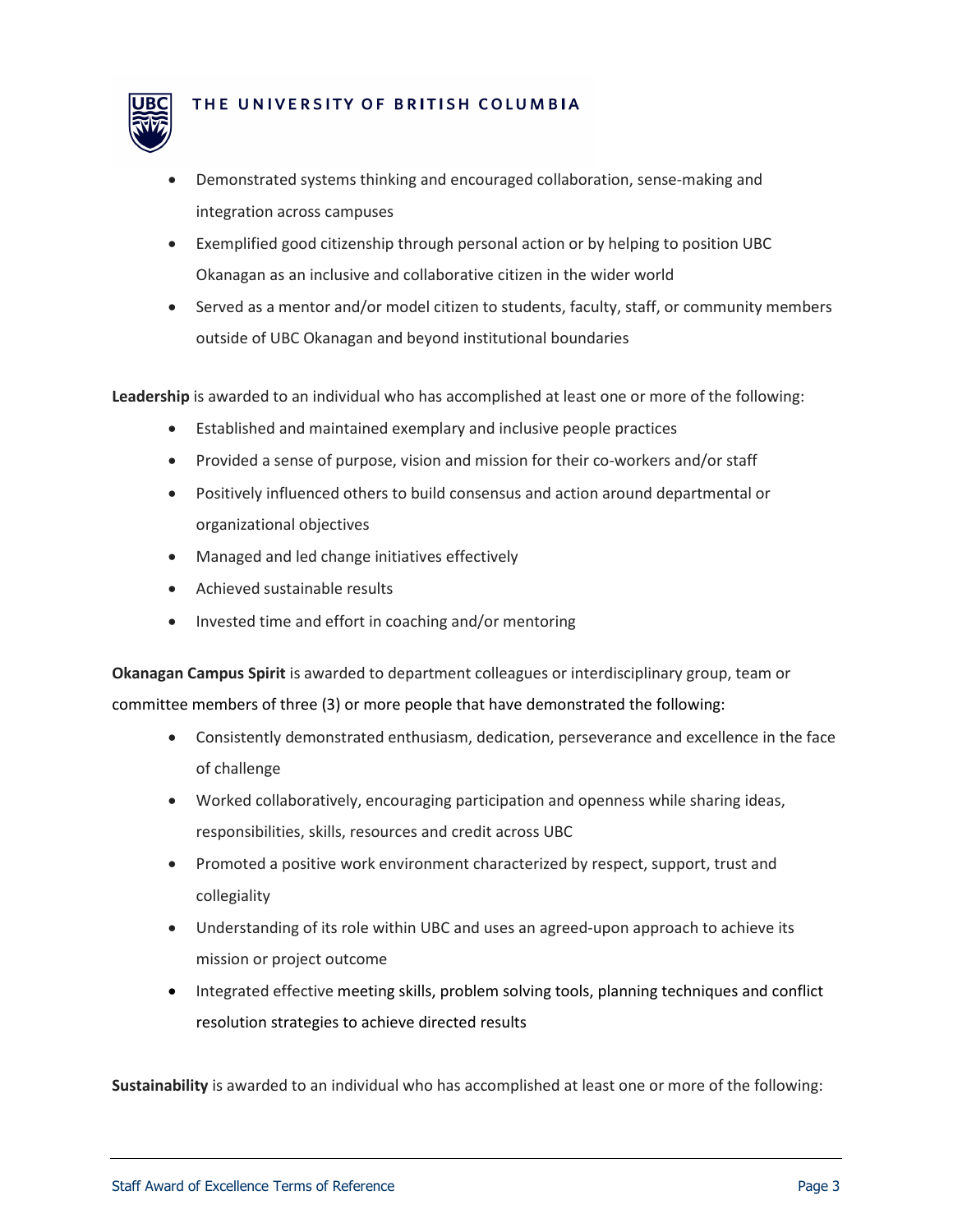

- Activities which may be related, but are not limited to: sustainable food choices and service delivery; sustainable accommodation operations; green meetings and events; paperless office initiatives; energy or water conservation practices; recycling and waste diversion practices; and sustainable purchasing policies and procedures
- Demonstrated the application of UBC sustainability policy and plans in their actions, daily operations or activities on campus
- Actively engaged their colleagues in ways to support campus sustainability by going beyond minimizing harm to become net positive contributors to human and environmental wellbeing
- Initiated a campus community sustainability-related initiative or practice within their unit or department that has benefited day-to-day operations or the overall campus' environmental footprint
- Demonstrated involvement as a volunteer individual or team to help educate, create awareness or promote campus sustainability

**Wellbeing** is awarded to a team or individual who accomplished at least one or more of the following:

- Created opportunities for others to increase their knowledge, skills and awareness of individual, community or organizational wellbeing
- Led activities and initiatives that promote the social, physical, and/or mental health and wellbeing for those who study, work, and live at UBC
- Created or developed welcoming physical or virtual spaces to nurture an increased sense of community and collaboration
- Inspired community members to foster connections and create networks of care for themselves and each other
- Worked to embed wellbeing in projects and initiatives within their area of influence
- Promoted and enhanced the wellbeing of students, faculty and/or staff

## **Nomination Process**

1. All UBC Okanagan Faculty, Staff and Students may nominate candidates for this award. Awards will be promoted to all Deans, Department Heads, Directors of Schools and Service Unit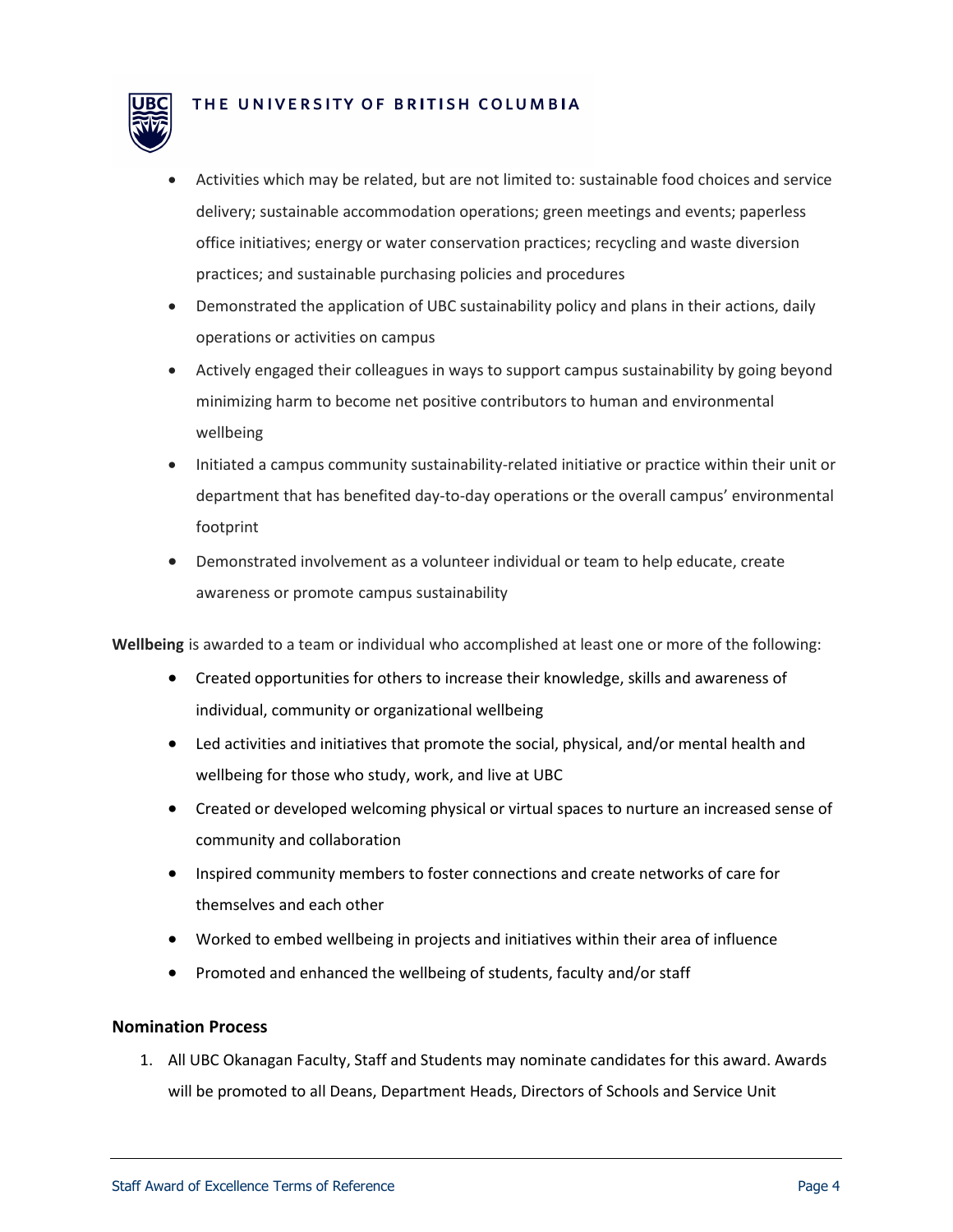

Administrators, as well as applicable student associations. Nomination forms and procedures will also be published in campus emails and on the campus website.

- 2. Nominators will be required to provide rationale and background information on the individual nominees. Support letters from other colleagues and/or students will also be required and received for evaluation.
- 3. This Committee will administer the program, receive and evaluate nominations and recommend the award recipient(s) for each year.

*Note: This program is separate from UBC President's Service Award for Excellence, for which all UBC employees are eligible. For more information see <http://hr.ok.ubc.ca/learning/awards.html>Also see: [https://focusonpeople.ubc.ca/awards/presidents-awards-for-staff/.](https://focusonpeople.ubc.ca/awards/presidents-awards-for-staff/)* 

## **Submission Process**

- Annual nomination forms are available online and are accepted once the nomination process opens, as advertised. Please refer to the criteria at <http://hr.ok.ubc.ca/learning/awards/staffexcellence.html>
- Closing dates are announced as appropriate to coincide with an award presentation at the DVC Town Hall at the end of summer.

## **Recognition and Award Presentation**

- All those nominated will receive a letter recognizing their nomination from the DVC, and
- Awards are presented at the DVC Town Hall meeting, by the Deputy Vice Chancellor or designate as part of the awards ceremony.

## **Staff Awards of Excellence Award Committee (two-year appointments)**

The Committee on the UBC Okanagan Staff Awards of Excellence is made up of representatives from administration, faculty, AAPS, and BCGEU members. This Committee will administer, receive, evaluate and recommend the award recipient(s) for each year.

## **Membership to consist of;**

- Managing Director, Human Resources (Chair)
- Member of the Academic Leadership Team